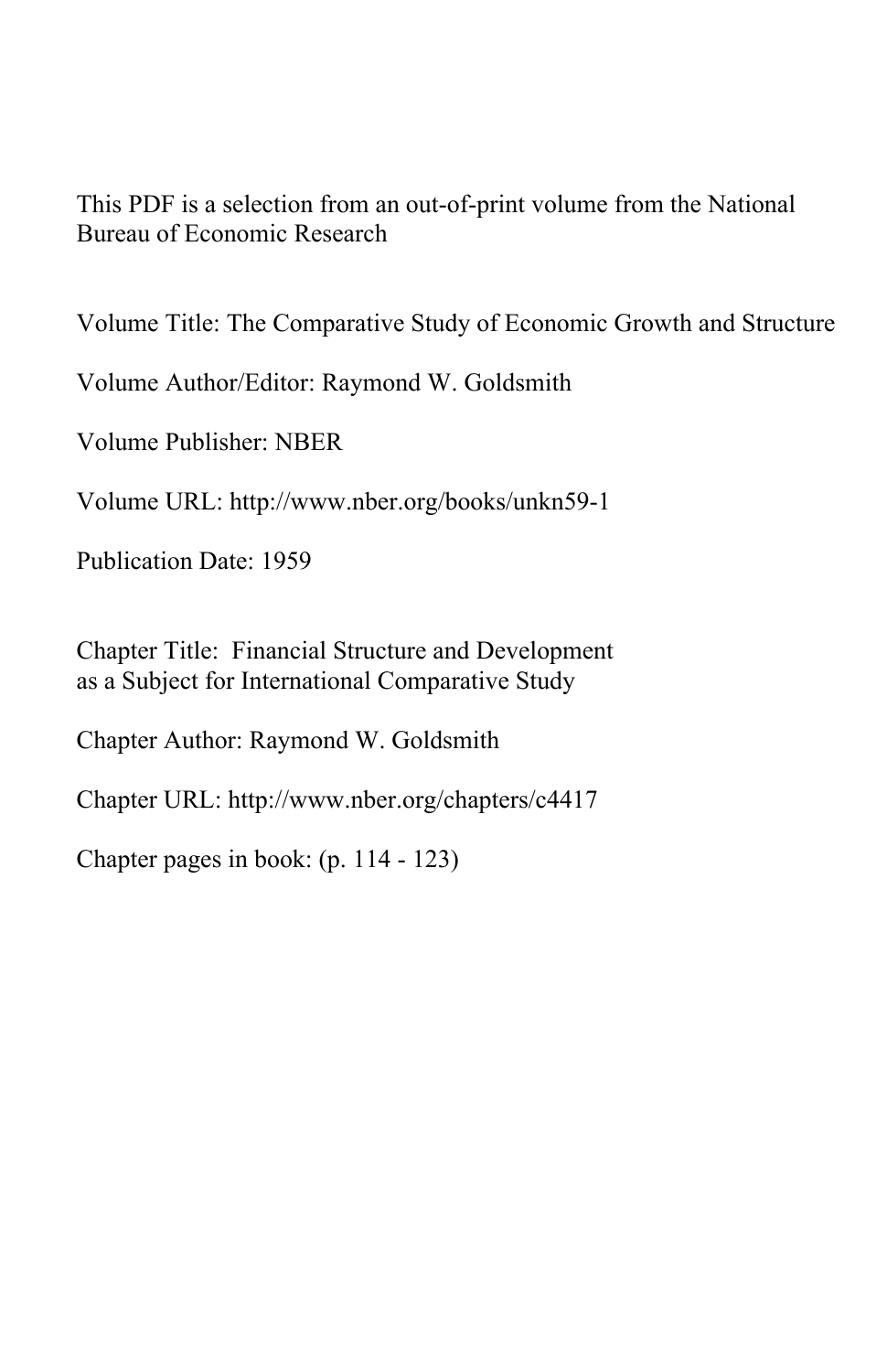# FINANCIAL STRUCTURE AND DEVELOPMENT AS A SUBJECT FOR INTERNATIONAL COMPARATIVE STUDY

## RAYMOND W. GOLDSMITH National Bureau of Economic Research

It is the purpose of this memorandum: $1$  first, to argue that comparative financial morphology and dynamics are essential parts of any comparative study of economic growth and structure; secondly, to outline the conceptual framework of such a financial morphology and dynamics on an international comparative basis; and thirdly, to list a few hypotheses that could form starting points in the systematic international comparisons of financial structure and growth.2

#### The Role of Fmancial Morphology and Dynamics in the Comparative Study of Economic Growth and Structure

Academic studies of economic development, so numerous during the last decade, have almost uniformly ignored financial aspects or have treated them as secondary. This is rather astonishing since one would assume, until the contrary was demonstrated by factual investigation, that differences in a country's financial organization and its financial habits and attitudes influence the direction of its economic development and even affect the speed of its economic growth.

The effect of financial factors on economic growth and structure is probably seen more easily for money than for other intangible assets. The influence of money on economic growth and structure — even if

<sup>1</sup>As submitted to the Princeton meeting, this paper contained a fourth section briefly indicating, for selected countries, the scope of existing and missing factual information needed for the study of comparative financial morphology and dynamics. That section is omitted here.

<sup>&</sup>lt;sup>2</sup>By "finance" I shall understand all stocks and flows of intangible assets, claims as well as equities. The term "financial" seems preferable to the more commonly used adjective "monetary" which we want to reserve to designate one of the main types of intangible assets, viz, ultimate means of payment (coin, bank notes, and checking deposits).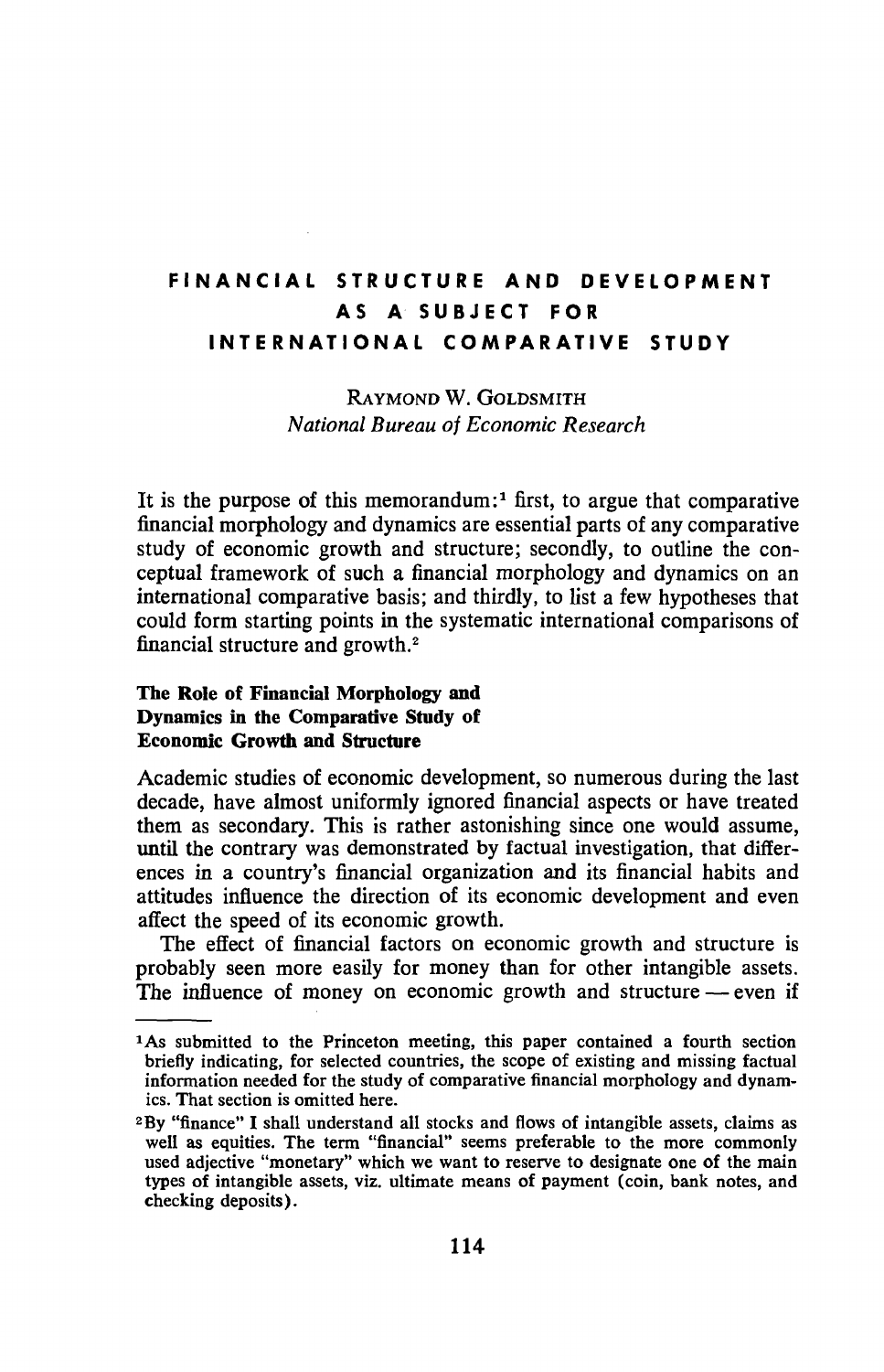limited to the quantity of money in circulation and the ways in which money is introduced into, withdrawn from, and used by the economy is exercised in two basic ways.

First, the extent of the division of labor depends on the spread of the money economy,<sup>3</sup> and ever since Adam Smith the national and international division of labor has been the favorite tool of economists in explaining intensive4 economic growth.

Secondly, movements of the price level and hence of different types of income depend on monetary developments, in the crudest formulation on the quantity of transactions money. Even the most hard-boiled reistic economist is not likely to deny that these matters have a substantial influence on the level and structure of real output. One may even doubt whether such an economist would assert that the influence of changes in the price level and in relative incomes is bound to be temporary, as his nineteenth century predecessor might have done.

The influence of events in the realm of intangibles on real input and output may be less evident for financial assets other than money. However, that influence is actually at least as important and pervasive as that of changes in the purely monetary sphere. If, as has often been said, the saving ratio is the most important single factor in economic growth—it is the only economic independent variable in Harrod's fundamental equation since the capital output ratio is primarily technological in nature—the influence of intangibles other than money is correspondingly great, since a large part of saving is the accumulation of financial assets. Indeed, the saving process can probably best be described as the financing of capital formation.

The level of the saving ratio, and even more definitely the distribution of saving by form, is affected by a country's financial organization at a given period. The availability of intangible assets fitting the requirements of different saver groups and the existence of financial institutions that are easily accessible and enjoy public confidence are important characteristics of financial organization and are extremely relevant for the level of the saving ratio and the distribution of saving by forms.

Since there is a relation between the level and distribution of capital formation and the amount and character of the funds available for its financing, once self-financing by small economic units is no longer the prevalent mode of securing funds, financial organization exercises its influence on economic growth also through the amount of saving (or credit creation) that is made available to prospective borrowers and the form which the supply of funds takes.

<sup>&</sup>lt;sup>3</sup>This statement is not true for a centrally directed slave economy. There apparently was a good deal of division of labor in building the pyramids.

<sup>&</sup>lt;sup>4</sup>A distinction is made here between intensive economic growth, defined as an increase in real income per head, and extensive (amoebic) growth, which represents simply the multiplication of economic units without increase in real income per head and without the operation of external economies.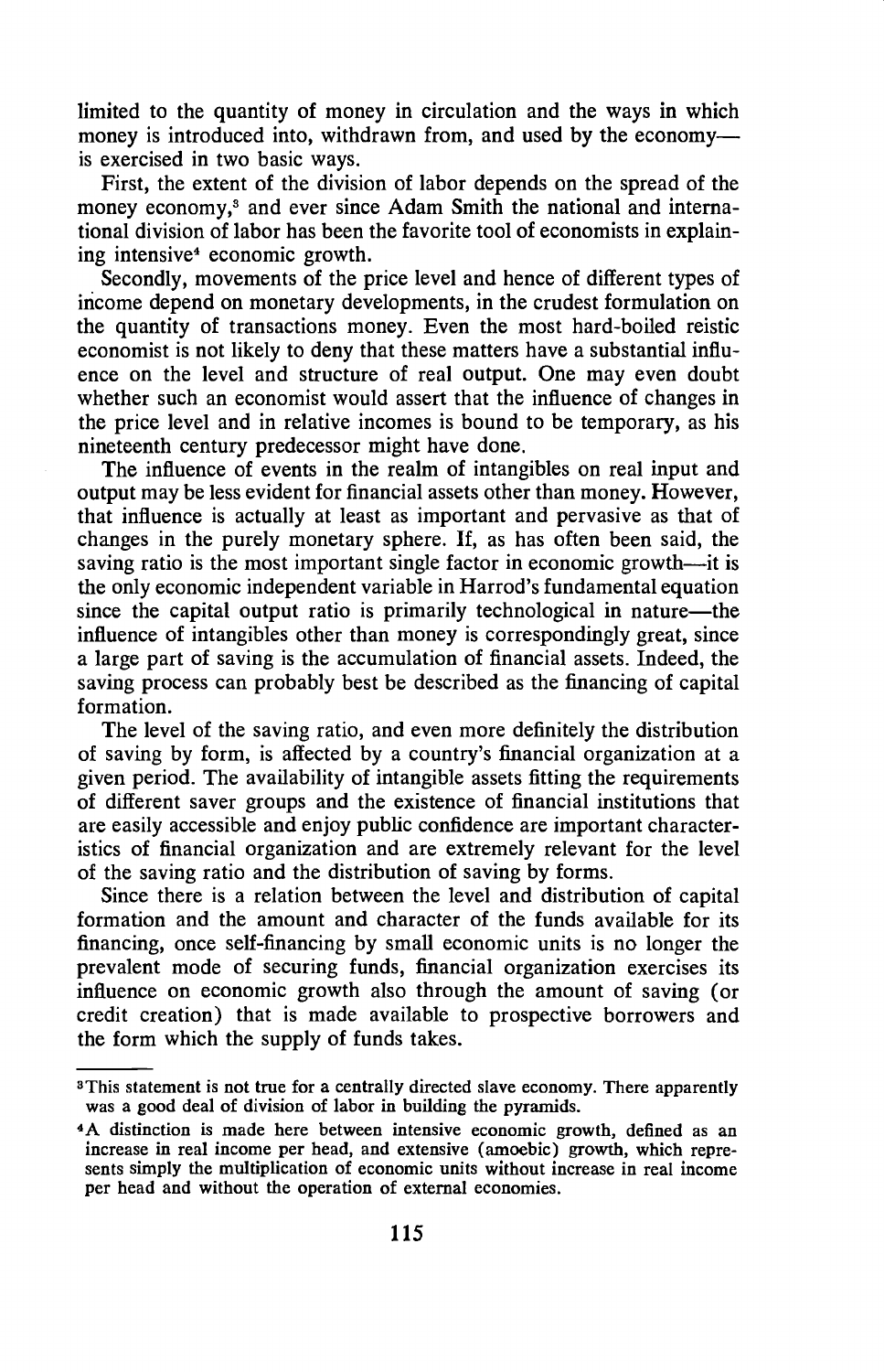One of the most important influences of finance on economic development, though not easily measurable, is the position of finance, financiers, and financial considerations in the scale of values of a society. Many observers believe that attitudes—ultimately traceable to religious or philosophical influences—rather than insufficient resource endowment or similar real factors are responsible for the low economic state of most so-called underdeveloped countries. A country's financial structure and the changes occurring in it probably are as good a mirror of these attitudes as we have.

#### The Conceptual Framework of Comparative Financial Morphology and Dynamics

The system of national accounts, as developed during the past decade,<sup>5</sup> probably will be found to constitute the most appropriate basic framework for comparative studies of economic growth and structure. Whether or not this surmise proves correct, there is little doubt that, for comparative financial morphology and dynamics, national accounts provide a readymade framework of concepts and measurement. In this field, the basic assumptions of the national accounting approach — particularly the assumptions of universal standardized accounting and the applicability of economic calculus to participants' decisions—are realistic enough to be accepted even by theoretical worriers and methodological doubters who hesitate to proceed on the basis of the same assumptions in other fields.

The two main—and related—tools of comparative financial morphology and dynamics are sectoral balance sheets for stocks and sources-anduses-of-funds statements for each sector for flows. The details of sectoring and of classification of assets and liabilities or of sources and uses of funds will vary from country to country, and for the same country will change as that nation goes through different stages of financial development. Three points, however, are essential for effective comparative analysis:

1. Sectoring and classification must be such that the information for different countries and different periods is fully comparable, while still maintaining as much flexibility as necessary to adapt the scheme to specific situations. This calls for a detailed standard classification, the elements of which can be combined in different ways.

2. Sectoring and classification should be arranged with the ultimate aim of providing square holding and flow matrices—formally similar to those of input-output analysis—permitting full sectoral from-whom-towhom identification of creditor-debtor relations and to some extent even of flows.

<sup>&</sup>lt;sup>5</sup>For a recent description and discussion of this system see, for instance, The National Economic Accounts of the United States, Hearings before the Sub-Committee on Economic Statistics of the Joint Economic Committee, 1957.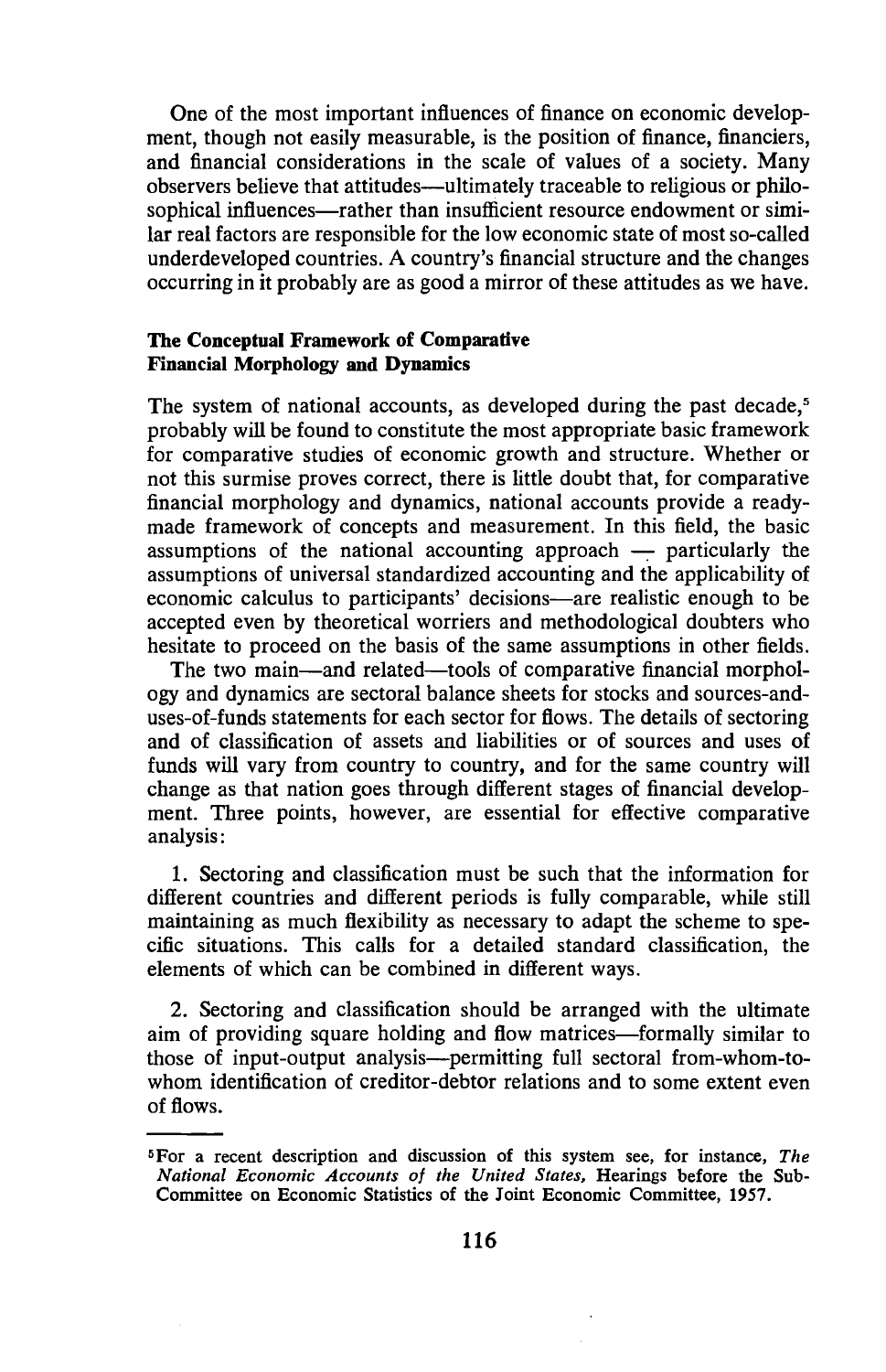3. Valuation must be uniform among sectors and transactions and among countries and periods. This again does not mean an attempt to impose inflexible rigidity, but the development of a system of accounts where different bases of valuation, if unavoidable because of the nature of the basic data, are clearly related to each other and bridges are provided between them. This applies in particular to the reconciliation of current values, deflated values, and original cost, and the corresponding entries for realized and unrealized valuation changes.

Since the primary purpose of comparative financial morphology and dynamics is the analysis of long-term changes and of systematic differences, there is in general no need for data at annual or shorter intervals. In most cases balance sheets for approximately every fifth or tenth year and uses-and-sources-of-funds statements for decadal or semi-decadal periods will suffice. If possible, the benchmarks should be so selected that they fall on cyclical turning points (either both peaks or troughs or one of them) rather than on uniformly spaced but arbitrary calendar dates.

It is obviously too early to select with confidence at this point the economic and statistical concepts that will in the end prove most fruitful in the study of comparative financial structure and development. A few concepts that have been used in the rare studies in this field and seem to hold promise for wider application may, however, be listed. The listing does not imply any ranking by importance. Most of these concepts can be statistically implemented rather easily from sectoral and national balance sheets or from uses-and-sources-of-funds statements. Unless specifically mentioned, the concepts and the statistical measures corresponding to them are applicable to the nation as a whole, to sectors, and to smaller groups of economic units. These statistical measures obviously are not all there is to comparative financial morphology and dynamics. Besides these easily quantifiable concepts, there are many more complicated ones, often going beyond the boundaries of economics into the preserves of technology, political history, cultural anthropology, and individual and mass psychology, that must be taken into account in an adequate study of financial structure and development.

1. The financial interrelations ratio. This is probably the broadest quantifiable concept that can be used to characterize financial structure and development on a national scale. It is defined as the ratio of the aggregate value of intangible to tangible assets in a combined national balance sheet, and measures the density of the financial overlay of an economy. Movements of the financial interrelations ratio also reflect the relative rate of growth of financial assets and of tangible wealth. The financial interrelations ratio is supplemented among flows by the ratio of monetary to nonmonetary (barter and imputed) income.

2. The ratio of intangible to tangible assets in sectoral balance sheets, a parallel to the national financial interrelations ratio.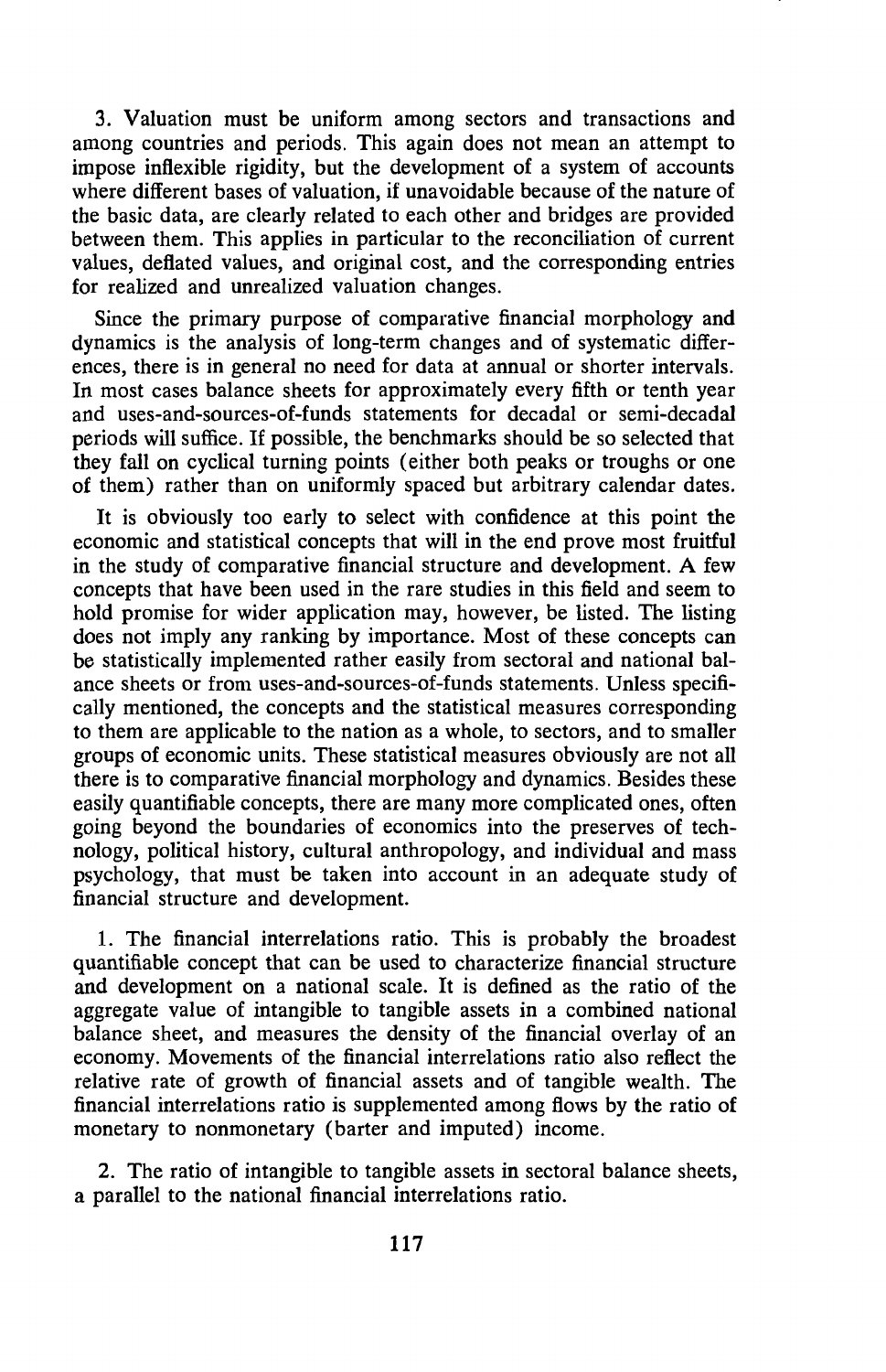3. The ratio of owner-operated to tenant- and manager-operated tangible assets, an important measure of the degree of separation of ownership, control, and management in the economy or sectors of it. This ratio is related to finance, in the sense of the economics of intangible assets, by the fact that tenant and manager operation create financial relations between the owner, on the one hand, and the tenant or manager, on the other (actual flows and virtual creditor-debtor relations), that do not exist in the case of owner operation and that may affect (increase) the financial interrelations ratio.

4. The gross and net debt-asset ratios. These are significant for sectors or subsectors rather than for the nation as a whole where a relationship of this character is relevant primarily in the form of the foreign (gross or net) debt to national wealth ratio. The net debt ratio, in particular, indicates the extent to which a given sector is a net debtor or creditor in relation to other sectors and can be subdivided by type or maturity of the claims involved. If holdings or issuance of equity securities are included and if valuation changes are eliminated, the ratio comes close to measuring the extent to which a sector has been supplying or absorbing outside funds. (There is, of course, a parallel flow ratio, the ratio between total funds supplied to or absorbed from outside during a given period.)

5. The share of internal and external financing, further separating internal financing in the form of earned capital consumption allowances and of retained net earnings, and classifying external financing by forms and sources.

6. The income and transaction velocity of money. These two measures need no introduction or justification. They should, of course, be calculated separately for each component of the money supply.

7. The transaction velocity of different types of assets, particularly intangible assets, and of liabilities. These velocities are very important as indicators of the near-money quality of different intangibles, as measures of investors' attitudes, and as characteristics of the markets for different types of intangibles.

8. The relation between price-sensitive assets (tangible assets and equities) and fixed face value assets. This ratio is important in evaluating the effects of price movements, particularly pronounced inflations or deflations, on the financial position of different groups. Their effect on net worth can be measured more precisely by a leverage ratio, which indicates the percentage change in net worth associated with a 1 per cent change in the price level of price-sensitive assets.

9. The share of financial intermediaries in national assets (in the aggregate and for the main groups of financial institutions) in total intangible assets and their main types, such as government securities, corporate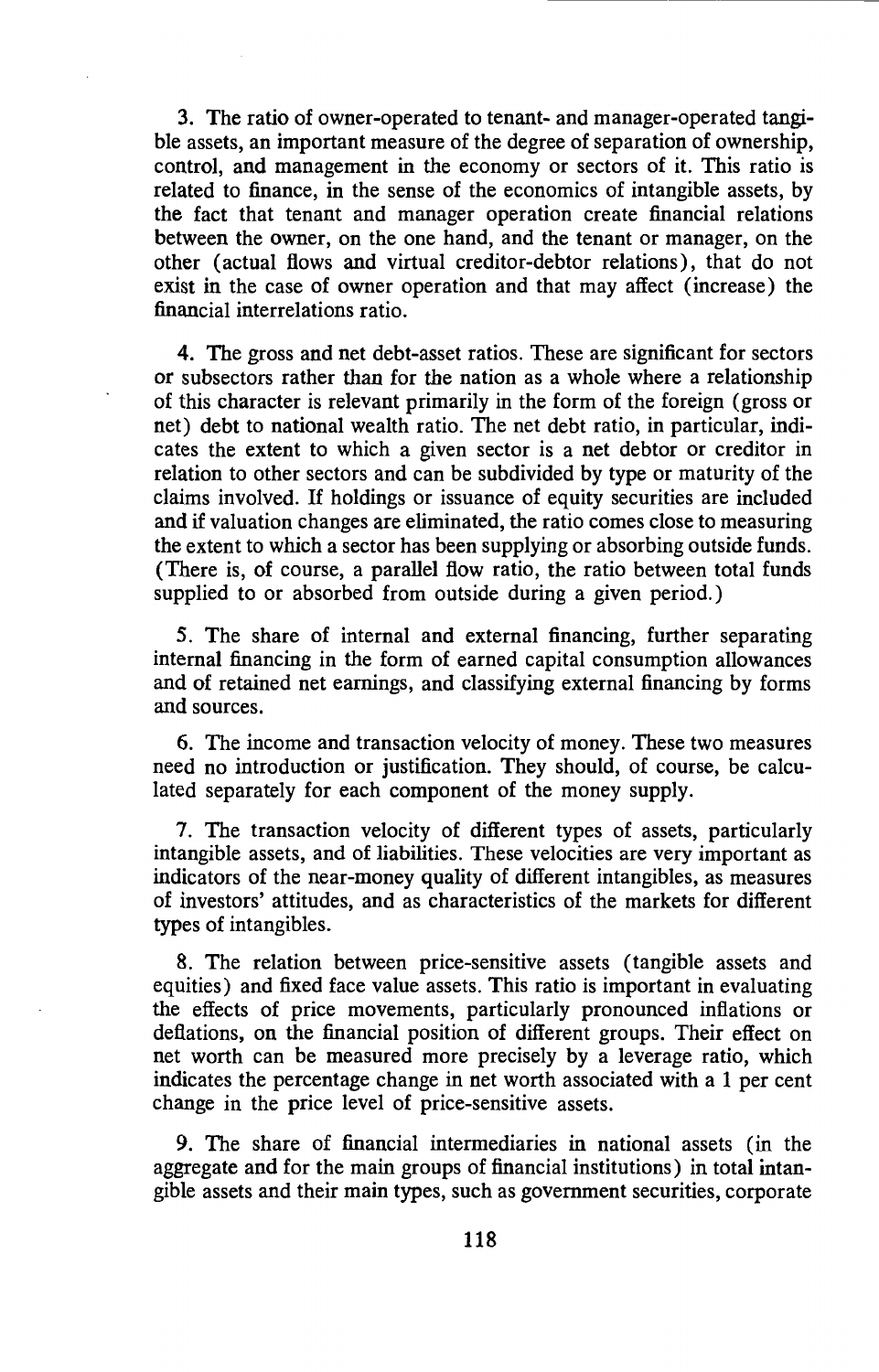securities, mortgages, receivables, etc. This seems to be one of the more promising approaches to the analysis of the role of financial institutions in an economy.

10. The degree of concentration of financial institutions—nationally, regionally, and in individual financial centers. Measurement may be based not only on total assets or similar financial criteria but also on number of offices and employees.

11. The degree of specialization among financial institutions, specifically the degree of prevalence of the department store or specialty store principle in finance.

12. Distribution of wealth, particularly holdings of intangibles, by size of wealth and income, occupation, age, and other characteristics of individual and nonindividual wealth owners.

13. Distribution of ownership in large enterprises and their relation to control.

14. Saving—in the aggregate, distributed by sectors and by forms of saving. Of particular importance is the distinction of saving for self-use (in saver's own household or business); direct saving immediately transmitted to ultimate users (e.g. sale of new corporate securities to individuals); and indirect saving through financial intermediaries.

15. The ratio of property income, in the aggregate and by types, to total income, and the distribution of property income among recipients.

16. Asset price movements and relations—relations among assets and between asset prices and the prices of current outputs and inputs.

17. Yield (interest rate) movements and differentials. They constitute, together with (16), the capstone of an analysis of financial structure and development.

18. The share of foreign countries in supplying funds and in ownership of assets; and the obverse, the size of capital exports relative to domestic saving and of foreign investment relative to domestic wealth.

### Working Hypotheses on Comparative Financial Structure and Growth

To provide a starting point for the discussion, there are listed below half a dozen hypotheses on financial growth which, originally developed from American experience, have been checked against developments in a limited number of countries, but are presumed to be applicable to all countries, at least those with a free-enterprise economy. Closer study may, of course, lead to the rejection or modification of some—or all—of these hypotheses.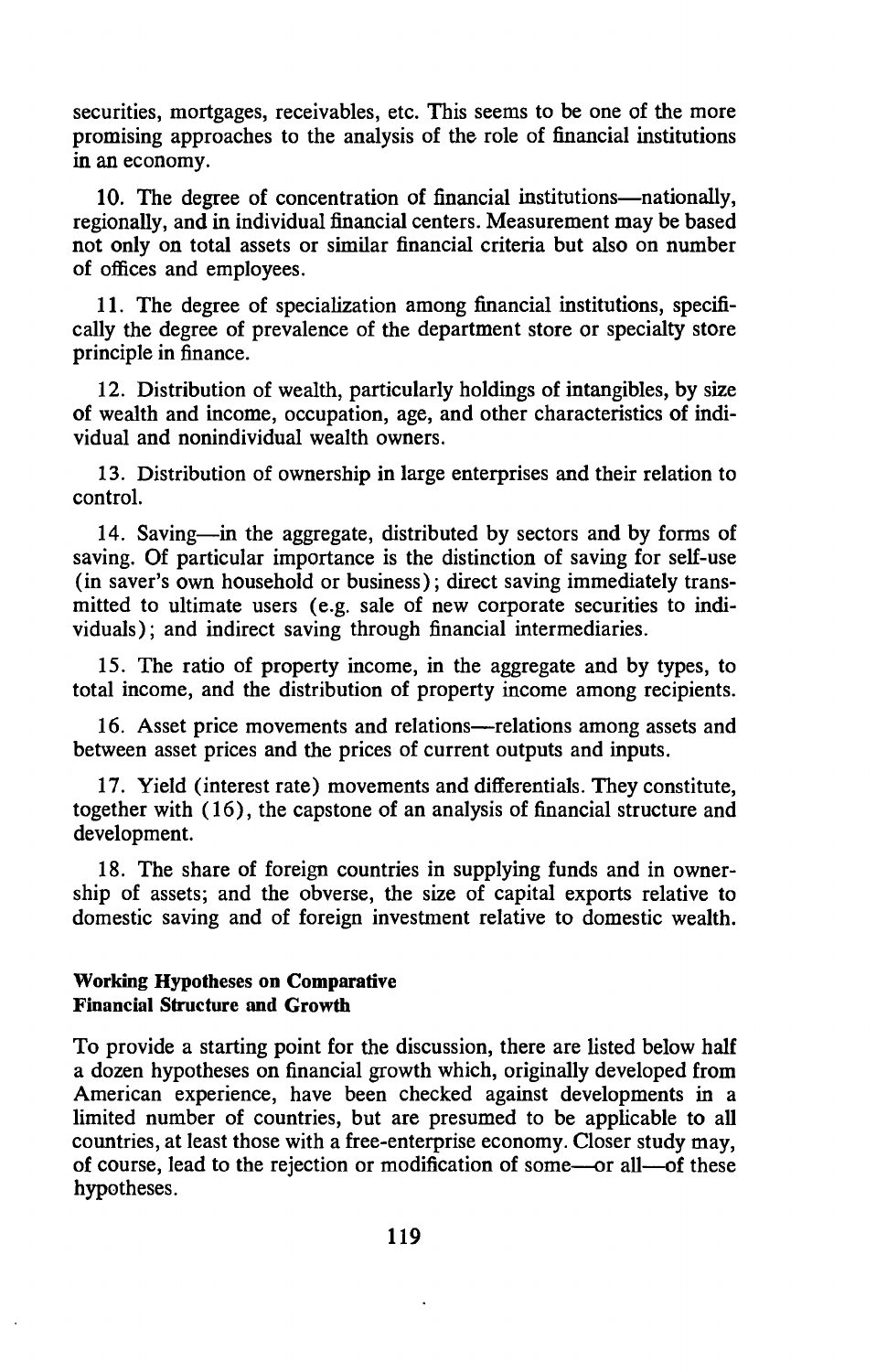The six hypotheses selected are all regarded as important, but it is not claimed that there are no other hypotheses of similar significance in this field. It is, of course, one of the main tasks of comparative financial morphology and dynamics to generate such hypotheses and to test them.

1. A country's financial development goes through a number of fairly well-defined stages that have shown considerable similarity throughout the non-communist world.

2. The financial interrelations ratio increases in the course of financial development, but after a certain stage of development is reached—when the ratio is around or slightly above unity—changes become small except for radical breaks in continuity due to wars and currency reforms.

3. The share of the assets of financial institutions in total national assets shows an increasing trend which continues after the rise in the financial interrelations ratio has slowed down or ceased.

4. The share of the banking system in total intangible assets increases considerably during the earlier phases of financial development, but later decreases.

5. The ratio of currency (coin and bank notes) to national wealth first increases and then decreases or stabilizes. The ratio of bank money (checking deposits) follows a similar course, but with a lag of one to several generations.

6. In the course of financial development, indirect saving and financing (through financial institutions) increases at the expense of direct financing (sale of business and government securities to ultimate investors) and to a lesser extent—of internal financing.

#### Data Problems

It is of little use to draw up grandiose schemes of concepts and to list far-reaching hypotheses unless the concepts can be quantified and the hypotheses tested. We must, therefore, review briefly the outlook for the derivation of national and sectoral balance sheets and of uses-and-sourcesof-funds statements that will constitute the essential quantitative framework of comparative financial morphology and dynamics.

In considering the possibilities of implementing the conceptual skeleton given in the second section, it is not necessary to collect information for all countries and all periods. It is precisely one of the main tasks of a theory of finance to develop ideal types of financial structure and paradigmata of financial development—not, of course, in space empty of information on reality but on the basis of our preliminary knowledge of it that make it unnecessary to accumulate information on anything and everything in the field. It will suffice if we can cover a limited number of carefully selected countries that are likely to represent the main structural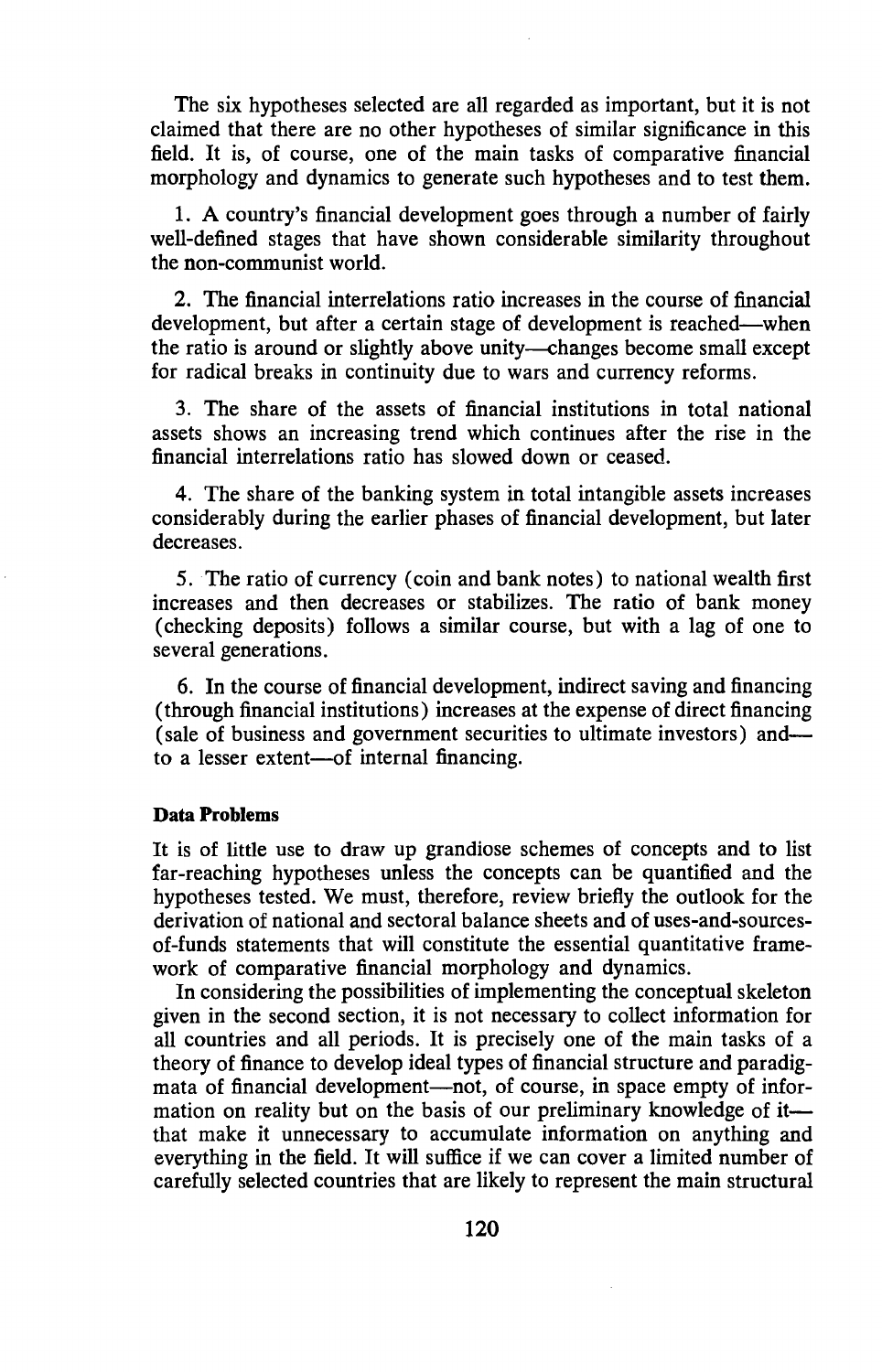and growth types and to cover them for periods of different lengths. Since this is not primarily a study in economic history, we may moreover limit the investigation in principle to the period beginning with the industrial revolution (including the transition to it). On the other hand, global coverage not limited to the Western world or free-enterprise economies is essential for an effective comparative economic morphology and dynamics.

A rapid review of data problems is best arranged by countries and starts with the United States, partly because we are better informed about the status of the material and partly because in this field we really seem to "lead all the rest," at least as far as availability of data is concerned.

 $U.S.A.$  We now have at our disposal, published or available in the near future, national and sectoral balance sheets for selected benchmark years since 1900 and annually since 1945; flow-of-funds-statements in varying detail on an annual basis since 1935; uses-and-sources-of-funds statements for various sectors of the economy and various periods, mostly from the 1930's on; statistics of saving, in considerable sectoral and item detail, for every year since 1897; and a great deal of collateral material both of aggregative and cross-section type. While all this material can be considerably improved in sector and asset detail, as well as in accuracy and consistency, the main task before us now—in collection rather than analysis of basic data—would seem to be the preparation of comparable basic material for the nineteenth century, particularly the second half. This material is needed to obtain a better historical perspective and, what may be more important, to enable us to compare the early stages of the financial development of the United States with similar phases in other countries, which phases may well have occurred at later or, more rarely, earlier time periods. Even the material now at hand, however, is sufficient for many years of analysis.

Foreign countries. No other country possesses as complete, detailed, and time-extensive body of organized material on financial structure and growth as the United States. In particular, national and sectoral balance sheets and uses-and-sources-of-funds statements seem to have been prepared for only very few countries (Netherlands, Norway) and even then only for very few recent benchmark dates and periods. However, the raw material for building up national and sectoral balance sheets and usesand-sources-of-funds statements, at least for the postwar decade, apparently exists in a substantial number of countries, including some that will be most important for international comparison. The working up of these materials into even rough systems of accounts that can serve the purposes of a study of financial growth and structure is obviously a considerable problem, varying in difficulty from country to country. The experience we have gained in similar projects in the United States should reduce somewhat the waste motion and experimentation usually associated with such projects. Considerable help, in particular, can now be derived from the set of national wealth statements for about a dozen countries prepared for the 1957 meeting of the International Association for Research in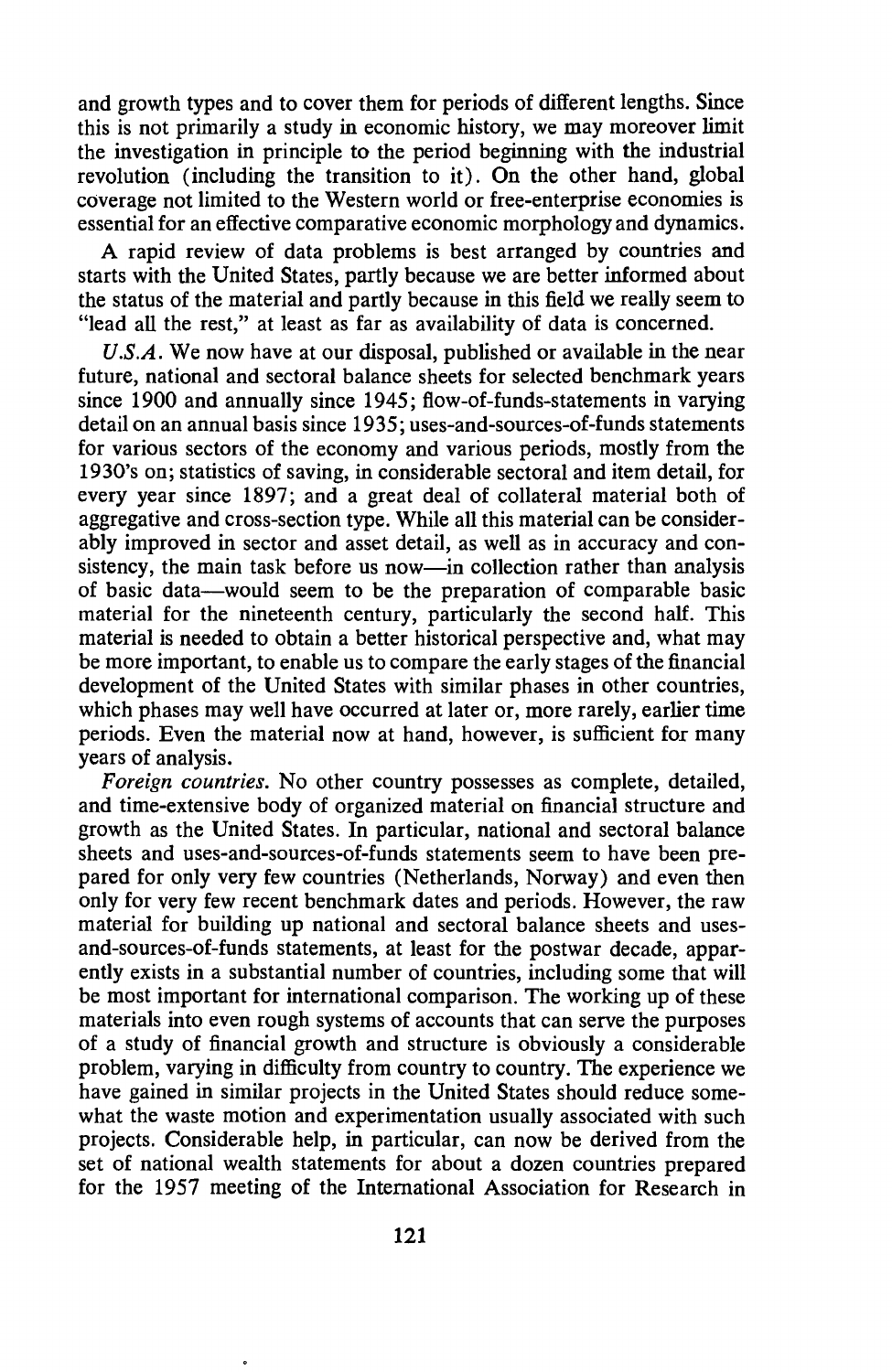Income and Wealth, which are available in mimeographed form and will be published in 1959 in *Income and Wealth Series VII*.

The chances for building up national and sectoral balance sheets and sources-and-uses-of-funds statements for a substantial period before World War II are probably best for Great Britain, France, and Germany, and a few other European countries. In the case of Great Britain, it should even be possible to cover most of the nineteenth century if sufficient effort is made. Fortunately, these are the countries that are crucial for analysis of financial growth in advanced countries.

The main problem from the point of view of a global study thus may be the development of data, even in more rudimentary form, for three other types of countries: new (European) settlements in America and Oceania; old oriental civilizations; and areas of recent tribalism, primarily in Africa, south of the Sahara. The task should not be impossible for at least three countries of the first type, i.e. Canada, Australia and Argentina, for which figures probably reach back to the late nineteenth century. I feel less confident—and also know much less about the data—for the two leading countries of the second type, Japan and India, which are essential for global coverage; but I should rate the chances of success as fair, particularly for Japan. China, the third leading country of this type, is apparently a hopeless case. For the really underdeveloped countries, particularly those in tropical Africa and Asia, the Near East, and most of Latin America between Mexico and the ABC states, rudimentary statements for very recent periods are probably all that can be obtained. The inability to go back beyond World War Il—to say nothing of going back beyond World War I—in most of these countries is less serious because their financial structure is in most cases still so simple that a long historical perspective is less important. It would, however, be very helpful if an economic historian could provide relevant material—even if not in systematic accounting form—through the nineteenth and possibly back into the eighteenth century in at leat one or two sample cases.

The U.S.S.R. presents a special problem. The country is particularly interesting as the leading representative of the third of the world living under a planned economy; and one of the main functions of a comparative financial morphology and dynamics certainly is to bring out clearly the differences between the financial structure of free-enterprise and plannedeconomy countries that are otherwise comparable, and particularly to elucidate the interrelations between financial and real growth in the two types of economies. The data problems, however, are formidable and are aggravated by the impossibility of going back to primary sources and reworking them to fit the needs of a comparative financial morphology and dynamics, as we may do for other countries when the data now available are unsatisfactory. Nevertheless, I have the impression, on the basis of admittedly limited familiarity with the sources, that it would not be impossible to work up national and a few sectoral balance sheets for the U.S.S.R. for one or two benchmark dates each in the middle twenties